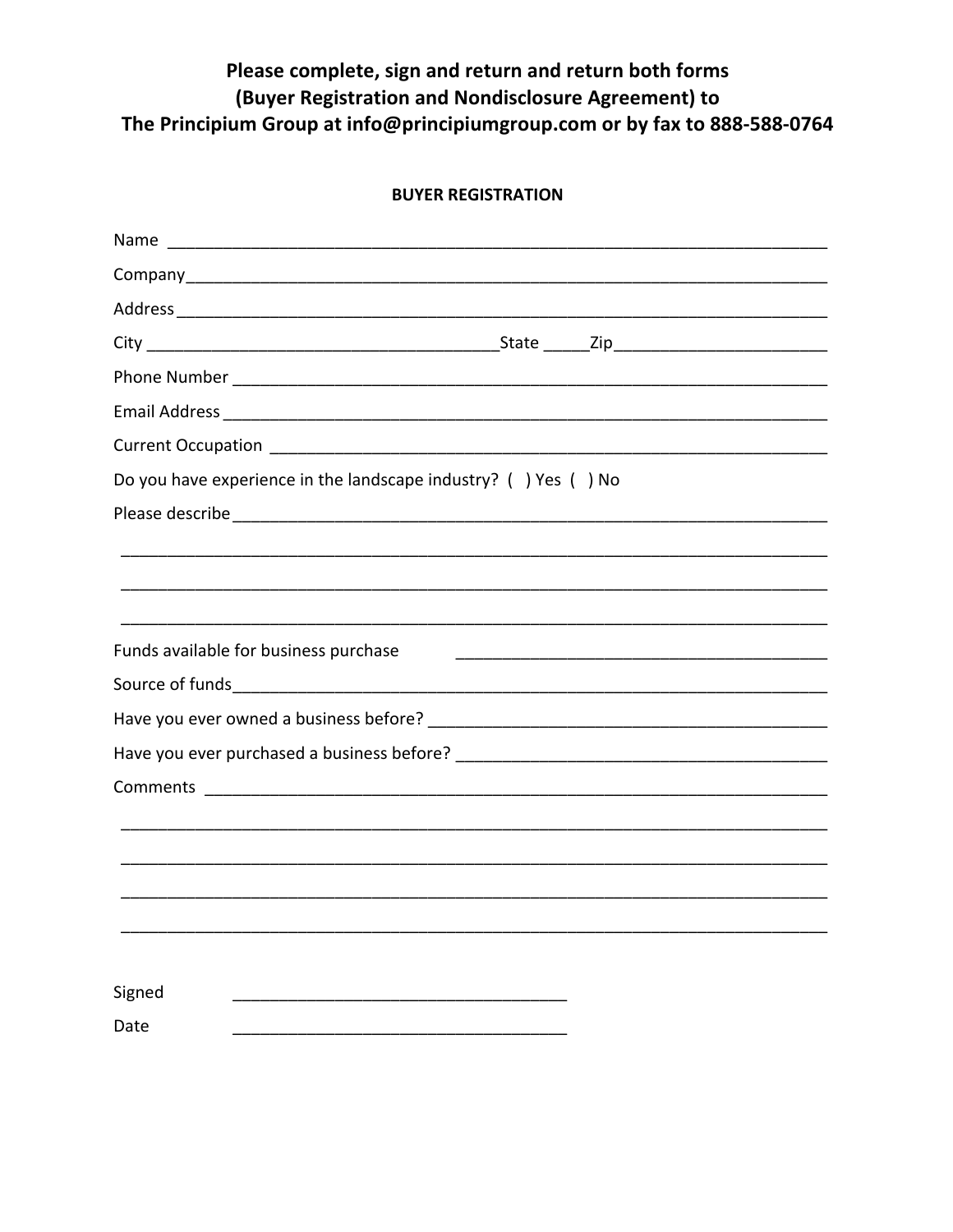## **Non-Disclosure Agreement**

This Non-Disclosure Agreement (the "Agreement"), effective as of the date last entered below (the "Effective Date"), is entered into by and between The Principium Group as represe tatuive for one of its clients(the "Disclosing Party") and the Recipient named below (the "Recipient", and together with the Disclosing Party, the "Parties", and each, a "Party").

In connection with the consideration of a possible investment or financing transaction (the "Purpose"), the Recipient desires to receive certain information from the Disclosing Party that is non-public, confidential, or proprietary in nature; and

In consideration of the mutual covenants, terms and conditions set forth herein, the Parties agree as follows:

1. Confidential Information. Except as set forth in Section 2 below, "Confidential Information" means all non-public, confidential or proprietary information disclosed on or after the Effective Date, by the Disclosing Party to the Recipient or its affiliates, or to any of such Recipient's or its affiliates' employees, officers, directors, partners, shareholders, agents, attorneys, accountants, financing sources or advisors (collectively, "Representatives"), however disclosed, including, without limitation:

(a) all information concerning the Disclosing Party's and its affiliates', and their customers' and suppliers', past, present and future finances, customer information, supplier information, products, services, know-how, forecasts, business, marketing, development, sales and other commercial strategies;

(b) source and object code, programs, drawings, the Disclosing Party's unpatented inventions, ideas, methods and discoveries, trade secrets, unpublished patent applications and other confidential intellectual property; and

(c) all notes, analyses, compilations, reports, studies, samples, data, statistics, summaries, interpretations and other materials prepared by or for the Recipient or its Representatives that contain or derive from the foregoing, and any other information that would reasonably be considered non-public, confidential or proprietary given the nature of the information and the Parties' businesses.

2. Exclusions from Confidential Information. Except as required by applicable federal, state or local law or regulation, the term "Confidential Information" as used in this Agreement shall not include information that:

(a) at the time of disclosure is, or thereafter becomes, generally available to and known by the public other than as a result of, directly or indirectly, any act or omission by the Recipient or any of its Representatives;

(b) at the time of disclosure is, or thereafter becomes, available to the Recipient on a nonconfidential basis from a third-party source, provided that such third party is not and was not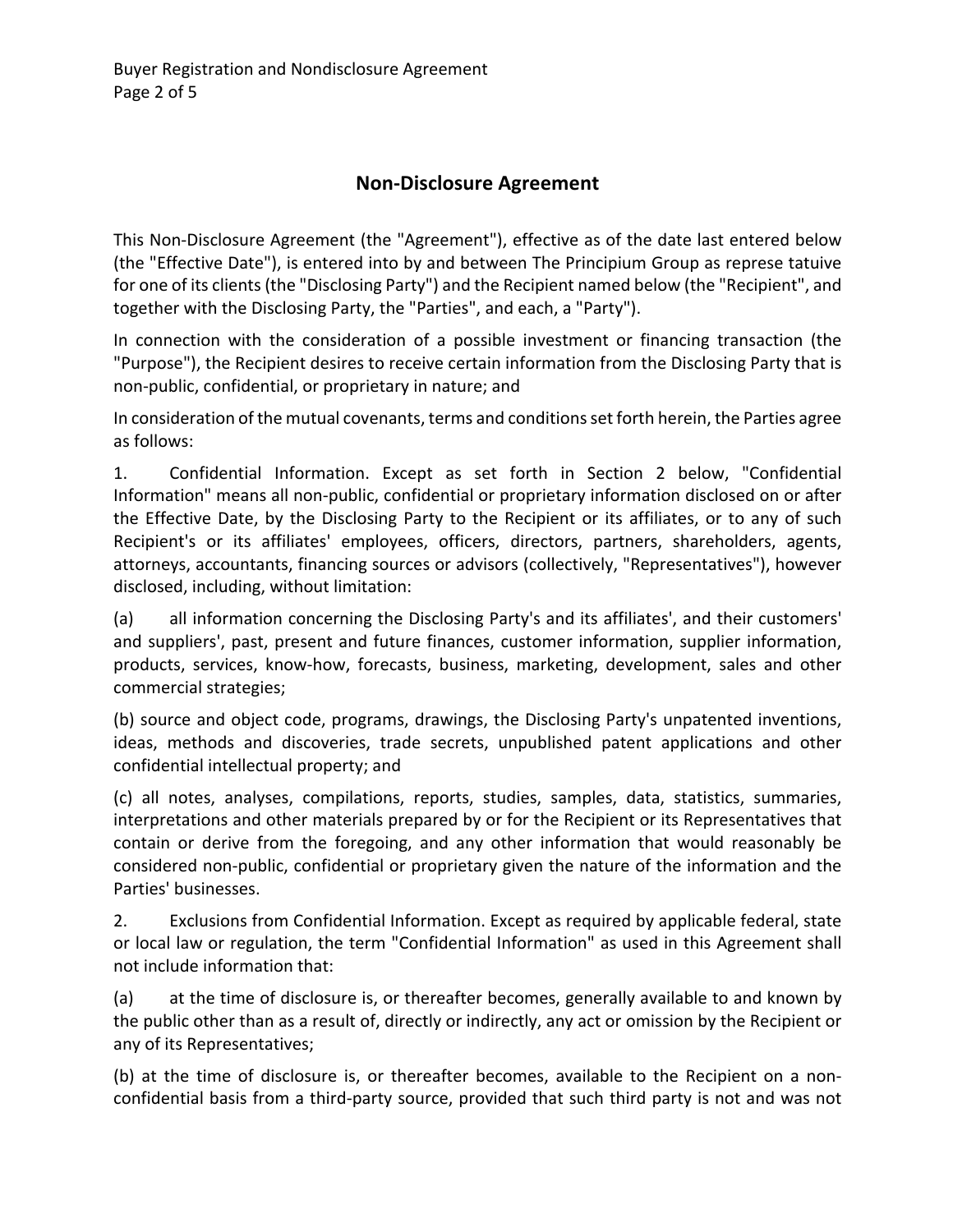Buyer Registration and Nondisclosure Agreement Page 3 of 5

prohibited from disclosing such Confidential Information to the Recipient by any contractual obligation;

(c) was known by or in the possession of the Recipient, as established by documentary evidence, prior to being disclosed by or on behalf of the Disclosing Party pursuant to this Agreement;

(d) was or is independently developed by the Recipient, as established by documentary evidence, without reference to Confidential Information; or

(e) is Residual Information. "Residual Information" means the ideas, know-how and techniques that would be retained in the unaided memory of an ordinary person skilled in the art, not intent on appropriating the proprietary information of the Disclosing Party, as a result of such person's access to, use, review, evaluation, or testing of the Confidential Information of the Disclosing Party for the purposes described herein. A person's memory is unaided if the person has not intentionally memorized the Confidential Information for the purpose of retaining and subsequently using or disclosing it.

Nothing herein shall be deemed to grant to the Recipient a license under the Disclosing Party's intellectual property rights.

3. Recipient Obligations. The Recipient shall protect and safeguard the confidentiality of all Confidential Information with at least the same degree of care as the Recipient would protect its own confidential information, but in no event with less than a commercially reasonable degree of care; not use the Confidential Information, or permit it to be accessed or used, for any purpose other than the Purpose, including without limitation, to reverse engineer, disassemble, decompile or design around confidential intellectual property; not disclose any such Confidential Information to any person or entity, except to the Recipient's Representatives who need to know the Confidential Information in relation to the Purpose and are informed of the obligations hereunder and agree to abide by the same. Recipient will promptly notify the Disclosing Party of any unauthorized disclosure of Confidential Information or other breaches of this Agreement.

4. Required Disclosure. Any Disclosure by the Recipient or its Representatives of any of the Disclosing Party's Confidential Information pursuant to applicable federal, state or local law, regulation or a valid order issued by a court or governmental agency of competent jurisdiction (a "Legal Order") shall be subject to the terms of this Section. Prior to making any such disclosure, the Recipient shall make commercially reasonable efforts to provide the Disclosing Party with: (a) prompt written notice of such requirement so that the Disclosing Party may seek a protective order or other remedy; and

(b) reasonable assistance in opposing such disclosure or seeking a protective order or other limitations on disclosure.

If, after providing such notice and assistance as required herein, the Recipient remains subject to a Legal Order to disclose any Confidential Information, the Recipient (or its Representatives or other persons to whom such Legal Order is directed) shall disclose only that portion of the Confidential Information which, on the advice of the Recipient's legal counsel, such Legal Order specifically requires.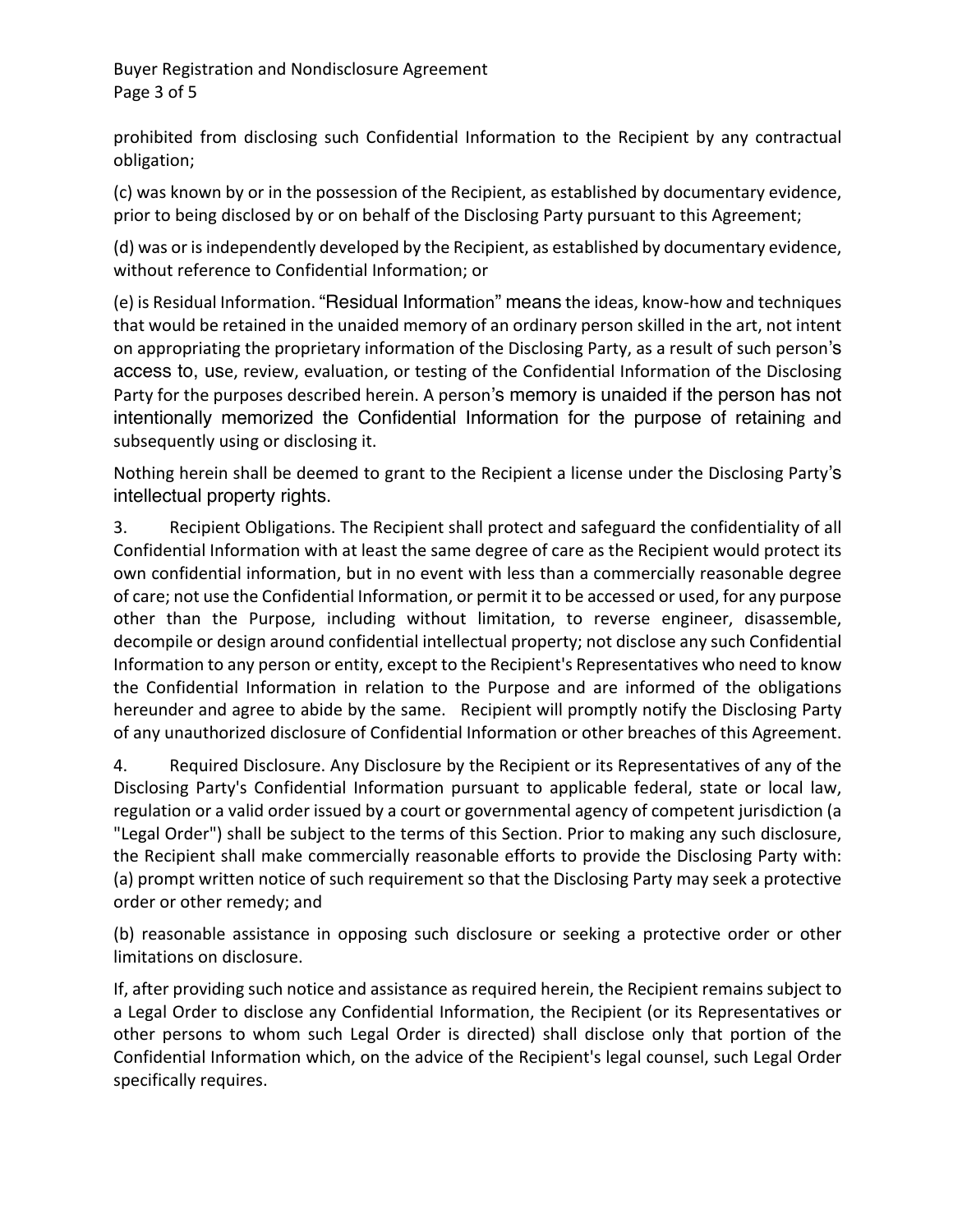Buyer Registration and Nondisclosure Agreement Page 4 of 5

5. Return or Destruction of Confidential Information. Upon the expiration or termination of this Agreement, or at the Disclosing Party's request at any time during the term of this Agreement, the Recipient and its Representatives shall promptly return to the Disclosing Party all copies, whether in written, electronic or other form or media, of the Disclosing Party's Confidential Information, or destroy all such copies and confirm the same in writing to the Disclosing Party; provided, that the Recipient and its Representatives may retain such Confidential Information as is necessary to enable it to comply with its reasonable document retention policies.

6. Term and Termination. The term of this Agreement shall commence on the Effective Date and shall expire 18 months from the Effective Date, provided that either Party may terminate this Agreement at any time by providing written notice to the other Party. Notwithstanding anything to the contrary herein, each Party's rights and obligations under this Agreement, irrespective of termination of this Agreement, shall survive until the 18 month anniversary of this Agreement, even after the return or destruction of Confidential Information by the Recipient (the "Confidential Period"), provided that for any and all trade secrets of the Disclosing Party, the Confidential Period shall last for as long as such Confidential Information qualifies as a trade secret under applicable federal, state and/or local law.

7. No Transfer of Rights, Title or Interest. The Disclosing Party hereby retains its entire right, title and interest, including all intellectual property rights, in and to all Confidential Information.

8. No Other Obligation. The Parties agree that this Agreement does not require or compel the Disclosing Party to disclose any Confidential Information to the Recipient, or obligate any party to enter into a business or contractual relationship. Either party may terminate discussions at any time.

9. Remedies. The Recipient acknowledges and agrees that money damages might not be a sufficient remedy for any breach or threatened breach of this Agreement by the Recipient or its Representatives. Therefore, in addition to all other remedies available at law, the Disclosing Party shall be entitled to seek specific performance and injunctive and other equitable relief as a remedy for any such breach or threatened breach, and the Recipient hereby waives any requirement for the securing or posting of any bond or the showing of actual monetary damages in connection with such claim.

10. Non-Solicitation and Non-Circumvention. During the term of this Agreement and for a period of twelve (12) months after the expiration or termination of this Agreement, without the Disclosing Party's prior written consent, the Recipient and its Representatives shall not contact or solicit an employee of the Disclosing Party for the purpose of hiring them, solicit the business of any client, customer or licensee of the Disclosing Party or outside of the ordinary course of business, directly or indirectly contact or participate in communications with any disclosed companies, entities or persons (including each of their affiliates, parents or subsidiaries). Notwithstanding anything to the contrary herein, the Recipient and its Representatives shall not be restricted from hiring any employee of Disclosing Party who responds to a general solicitation for employment not directed towards the Disclosing Party's employees. In addition, also notwithstanding any to the contrary herein, the Receiving Party and its Representatives shall not